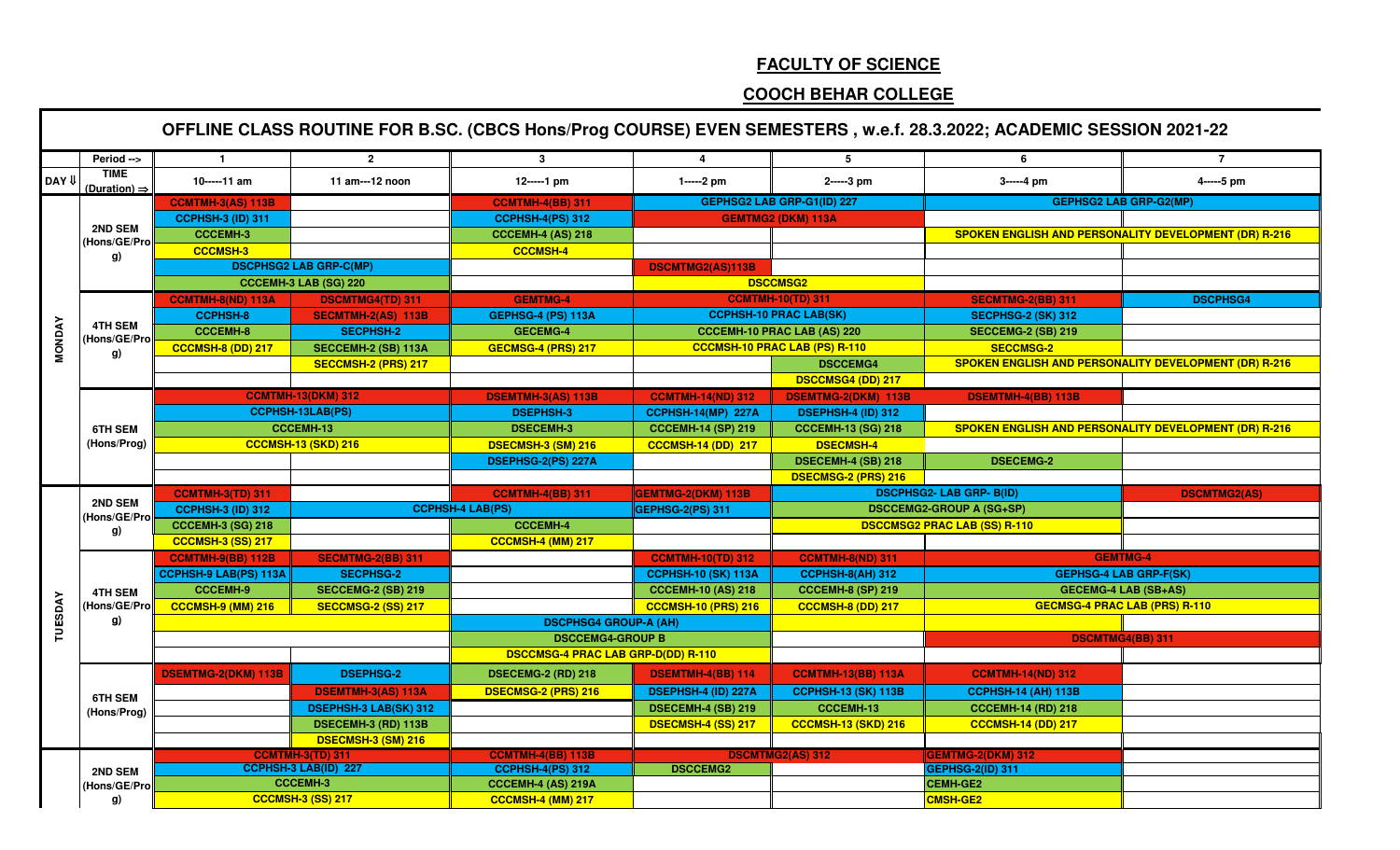|  |                                                                                                                                                                                                                                      |                            | <b>DSCPHSG2(AH) 227A</b>         |                                      |                            |                                | <b>DSCCMSG2 (SS) 113A</b>             |                                                              |
|--|--------------------------------------------------------------------------------------------------------------------------------------------------------------------------------------------------------------------------------------|----------------------------|----------------------------------|--------------------------------------|----------------------------|--------------------------------|---------------------------------------|--------------------------------------------------------------|
|  |                                                                                                                                                                                                                                      |                            | <b>DSCMTMG4</b>                  | <b>CCMTMH-8(ND) 311</b>              |                            | <b>SECMTMG-2(BB) 311</b>       | <b>CCMTMH-9(BB) 113B</b>              | <b>GEMTMG-4</b>                                              |
|  |                                                                                                                                                                                                                                      |                            | <b>CCMTMH-10(TD) 113B</b>        | <b>CCPHSH-8 LAB(AH) 227</b>          |                            | <b>SECPHSG-2</b>               | CCPHSH-9(PS) 227A                     | GEPHSG-4 LAB GRP-H1(AH) 312                                  |
|  |                                                                                                                                                                                                                                      |                            | CCPHSH-10                        | <b>CCCEMH-8</b>                      |                            | SECCEMG-LAB (SB) 219A          | <b>SECCEMG-LAB SB 219A</b>            | GECEMG-4                                                     |
|  | (Hons/GE/Pro                                                                                                                                                                                                                         | <b>GECEMG (SB) 113B</b>    | <b>CCCEMH-10 (AS) 112B</b>       | <b>CCCMSH-8 (DD) 216</b>             |                            | <b>SECCMSG-2 (SS) 217</b>      | CCCMSH-9 (MM) 217                     | GECMSG-4 (PRS) 217                                           |
|  | g)                                                                                                                                                                                                                                   |                            | CCCMSH-10 (PRS) 113A             | <b>DSCPHSG4 LAB GRP-B(ID)</b>        |                            |                                |                                       |                                                              |
|  |                                                                                                                                                                                                                                      |                            |                                  | <b>DSCCEMG4 LAB GRP-A(RD+AS) 220</b> |                            |                                |                                       |                                                              |
|  |                                                                                                                                                                                                                                      |                            | <b>DSCCMSG4 (DD) 110</b>         |                                      |                            |                                |                                       |                                                              |
|  |                                                                                                                                                                                                                                      | <b>DSEMTMH-3(AS) 312</b>   | <b>DSEMTMH-4(BB) 312</b>         | <b>DSECEMG-2 (RD) 219B</b>           | <b>CCMTMH-13(BB) 113B</b>  |                                | <b>CCMTMH-14(ND) 114</b>              | <b>DSEPHSG-2</b>                                             |
|  | <b>6TH SEM</b>                                                                                                                                                                                                                       | <b>DSEPHSH-3 227A</b>      | <b>DSEPHSH-4 227A</b>            | <b>DSECMSG-2 (PRS) 113A</b>          | <b>CCPHSH-13 (ID) 312</b>  |                                | <b>CCPHSH-14 LAB GRP-E(AH)</b>        |                                                              |
|  | (Hons/Prog)                                                                                                                                                                                                                          | DSECEMH-3 (RD) 219A        | DSECEMH-4 (SB) 219A              |                                      | <b>CCCEMH-13</b>           |                                | CCCEMH-14 LAB (RD) 220                |                                                              |
|  |                                                                                                                                                                                                                                      | DSECMSH-3 (SM) 216         |                                  | <b>DSECMSH-4 (SS) 110</b>            | <b>CCCMSH-13 (SKD) 217</b> |                                | CCCMSH-14 PRAC LAB (DD) R-110         |                                                              |
|  |                                                                                                                                                                                                                                      |                            | <b>CCMTMH-3(AS) 113B</b>         | <b>CCMTMH-4(ND) 311</b>              |                            | <b>GEMTMG-2(DKM) 113B</b>      |                                       |                                                              |
|  |                                                                                                                                                                                                                                      |                            | <b>CCPHSH-3</b>                  | <b>CCPHSH-4 LAB 227</b>              |                            | <b>GEPHSG-2 LAB GRP-G2(SK)</b> |                                       |                                                              |
|  |                                                                                                                                                                                                                                      |                            | <b>CCCEMH-3 (SB) 219B</b>        | <b>CCCEMH-4 (AS) 219A</b>            |                            | <b>CEMH-GE2</b>                |                                       |                                                              |
|  |                                                                                                                                                                                                                                      |                            |                                  | <b>CCCMSH-4 PRAC. LAB (MM) R-110</b> | <b>CCCMSH-3 (SS) 216</b>   | <b>CMSH-GE2</b>                |                                       |                                                              |
|  |                                                                                                                                                                                                                                      |                            | <b>DSCPHSG2(SK)</b>              | DSCCEMG2 (SG) 219B                   | <b>DSCPHSG2</b>            |                                |                                       |                                                              |
|  |                                                                                                                                                                                                                                      |                            |                                  | <b>DSCCMSG2 (SS) 217</b>             |                            |                                |                                       |                                                              |
|  |                                                                                                                                                                                                                                      | <b>CCMTMH-10(TD) 311</b>   | <b>CCMTMH-8(ND) 311</b>          | <b>GEMTMG-4</b>                      |                            | <b>CCMTMH-9(DKM) 312</b>       |                                       | <b>DSCPHSG4(SK) 312</b>                                      |
|  |                                                                                                                                                                                                                                      | CCPHSH-10                  | CCPHSH-8(AH) 227A                | GEPHSG-4 LAB GRP-H2(ID) 227          |                            | <b>CCPHSH-9</b>                |                                       |                                                              |
|  | WEDNESDAY<br>4TH SEM<br>2ND SEM<br>(Hons/GE/Pro<br>g)<br>THURSDAY<br><b>4TH SEM</b><br>(Hons/GE/Pro<br>g)<br><b>6TH SEM</b><br>(Hons/GE/Pro<br>g)<br>2ND SEM<br>(Hons/GE/Pro<br>g)<br><b>4TH SEM</b><br>FRIDAY<br>(Hons/GE/Pro<br>g) |                            |                                  | <b>GECEMSG-4 LAB GRP-E 220</b>       |                            |                                |                                       |                                                              |
|  |                                                                                                                                                                                                                                      | <b>CCCEMH-10 (AS) 219A</b> | <b>CCCEMH-8 (SP) 219A</b>        | <b>CCCEMH-8 LAB (SP) 220</b>         | <b>SECPHSG-2</b>           | <b>CCCEMH-9 (SG) 219A</b>      |                                       |                                                              |
|  |                                                                                                                                                                                                                                      | <b>CCCMSH-10 (PS) 216</b>  | CCCMSH-8 (DD) 216                | GECMSG-4 (PRS) 113B                  | <b>SECMTMG-2(BB) 312</b>   | CCCMSH-9 (MM) 216              |                                       | <b>DSCCEMSG4 GRP -C</b>                                      |
|  |                                                                                                                                                                                                                                      | <b>DSCCEMG4 (RD) 219B</b>  |                                  |                                      |                            | <b>SECMTMH-2(AS) 311</b>       |                                       |                                                              |
|  |                                                                                                                                                                                                                                      | <b>DSCCMSG4 (DD) 113B</b>  |                                  |                                      | <b>SECPHSH-2</b>           |                                |                                       |                                                              |
|  |                                                                                                                                                                                                                                      |                            |                                  |                                      |                            |                                | <b>SECCEMH-2 LAB (SB) 220</b>         |                                                              |
|  |                                                                                                                                                                                                                                      |                            |                                  |                                      |                            |                                | <b>SECCMSH-2 PRAC. LAB (SS) R-110</b> |                                                              |
|  |                                                                                                                                                                                                                                      |                            | <b>DSEMTMH-3(AS) 312</b>         | <b>CCMTMH-14(ND) 312</b>             | <b>SECMTMG-4(TD) 113A</b>  |                                | <b>DSEPHSG-2</b>                      | DSECEMG-2 (RD) 219A                                          |
|  |                                                                                                                                                                                                                                      |                            | <b>DSEPHSH-3 LAB(ID) 227</b>     | <b>CCPHSH-14 (PS) 227A</b>           | SECPHSG-4 (ID) 113B        | <b>CCMTMH-13(BB) 113A</b>      | <b>DSEMTMH-4(TD) 311</b>              | <b>DSECMSG-2 (PS) 217</b>                                    |
|  |                                                                                                                                                                                                                                      |                            | <b>DSECEMH-3</b>                 | <b>CCCEMH-14 (SP) 113A</b>           | SECCEMG-4 (SP) 219B        |                                | CCPHSH-13 LAB GRP-E(PS) 227           | <b>DSEPHSH-4</b>                                             |
|  |                                                                                                                                                                                                                                      |                            | DSECMSH-3 (SM) 217               | <b>CCCMSH-14 (DD) 216</b>            | SECCMSG-4 (MM) 217         | <b>CCCEMH-13 (SG) 219B</b>     | DSECEMH-4 (SB) 219A                   |                                                              |
|  |                                                                                                                                                                                                                                      |                            |                                  |                                      |                            |                                | CCEHMH-13 LAB (SG) 220                | CCEHMH-13 LAB (SG) 220                                       |
|  |                                                                                                                                                                                                                                      |                            |                                  | <b>DSEMTMG-2(DKM) 113A</b>           |                            | <b>CCCMSH-13 (SKD) 217</b>     |                                       | DSECMSH-4 (SS) 217                                           |
|  |                                                                                                                                                                                                                                      | <b>CCMTMH-3(TD) 312</b>    | <b>DSCMTMG2(AS) 312</b>          | <b>DSCCMSG2 (SS) 217</b>             |                            | <b>CCMTMH-4(ND) 311</b>        |                                       |                                                              |
|  |                                                                                                                                                                                                                                      | <b>CCPHSH-3(SK) 311</b>    |                                  |                                      |                            | <b>CCPHSH-4</b>                |                                       | <b>SPOKEN ENGLISH AND PERSONALITY DEVELOPMENT (DR) R-216</b> |
|  |                                                                                                                                                                                                                                      | <b>CCCEMH-3</b>            |                                  |                                      |                            | <b>CCCEMH-4</b>                |                                       |                                                              |
|  |                                                                                                                                                                                                                                      | <b>CCCMSH-3 (SS) 217</b>   |                                  |                                      |                            | <b>CCCMSH-4 (MM) 217</b>       |                                       |                                                              |
|  |                                                                                                                                                                                                                                      | DSCPHSG2(ID) 113B          |                                  |                                      |                            | <b>DSCCEMG2 (SP) 219A</b>      |                                       | DSCPHSG-2 LAB GRP-A(SK) 227                                  |
|  |                                                                                                                                                                                                                                      |                            |                                  |                                      |                            |                                |                                       | <b>DSCCMSG-2 LAB GRP-D</b>                                   |
|  |                                                                                                                                                                                                                                      | <b>DSCCEMG4</b>            | <b>DSCPHSG4 GRP-C(ID) 227A</b>   | <b>CCMTMH-8(ND) 311</b>              | <b>CCMTMH-10(TD) 311</b>   | <b>DSCMTMG4(AS) 312</b>        | <b>CCMTMH-9(DKM) 312</b>              |                                                              |
|  |                                                                                                                                                                                                                                      | <b>DSCCMSG4 (DD) 216</b>   | <b>DSCCEMG4 GRP-D()</b>          | <b>CCPHSH-8</b>                      | <b>CCPHSH-10(SK) 227A</b>  | <b>DSCPHSG4</b>                | CCPHSH-9(AH) 311                      |                                                              |
|  |                                                                                                                                                                                                                                      |                            |                                  | <b>CCCEMH-8 (SP) 219A</b>            | <b>CCCEMH-10</b>           |                                | <b>CCCEMH-9 (SG) 219B</b>             |                                                              |
|  |                                                                                                                                                                                                                                      |                            |                                  | <b>CCCMSH-9 (MM) 216</b>             | <b>CCCMSH-10</b>           | <b>CCCMSH-8 (DD) 216</b>       |                                       | SPOKEN ENGLISH AND PERSONALITY DEVELOPMENT (DR) R-216        |
|  |                                                                                                                                                                                                                                      |                            | DSECEMG-2 Practical (RD +SP) 220 | <b>CCMTMH-13(DKM) 312</b>            | <b>DSEPHSG-2</b>           | <b>DSEMTMG-2(DKM) 113B</b>     | <b>SECMTMG-4(TD) 113B</b>             |                                                              |
|  |                                                                                                                                                                                                                                      |                            | <b>DSECMSG-2</b>                 | CCPHSH-13                            | <b>DSEMTMH-4(BB) 312</b>   |                                | <b>SECPHSG-4</b>                      |                                                              |
|  | <b>6TH SEM</b>                                                                                                                                                                                                                       |                            | <b>CCMTMH-14(ND) 311</b>         | <b>CCCEMH-13 (SG) 219B</b>           | <b>DSEPHSH-4</b>           |                                | SECCEMG-4 (SP) 219A                   |                                                              |
|  | (Hons/Prog)                                                                                                                                                                                                                          |                            | CCPHSH-14 LAB GRP-E(AH) 227      | <b>CCCMSH-13 (SKD) 110</b>           | <b>DSECEMH-4</b>           |                                |                                       | SPOKEN ENGLISH AND PERSONALITY DEVELOPMENT (DR) R-216        |
|  |                                                                                                                                                                                                                                      |                            | <b>CCCEMH-14 (RD) 219A</b>       |                                      | DSECMSH-4 (SS) 217         |                                | SECCMSG-4 PRAC. LAB (SS) R-110        |                                                              |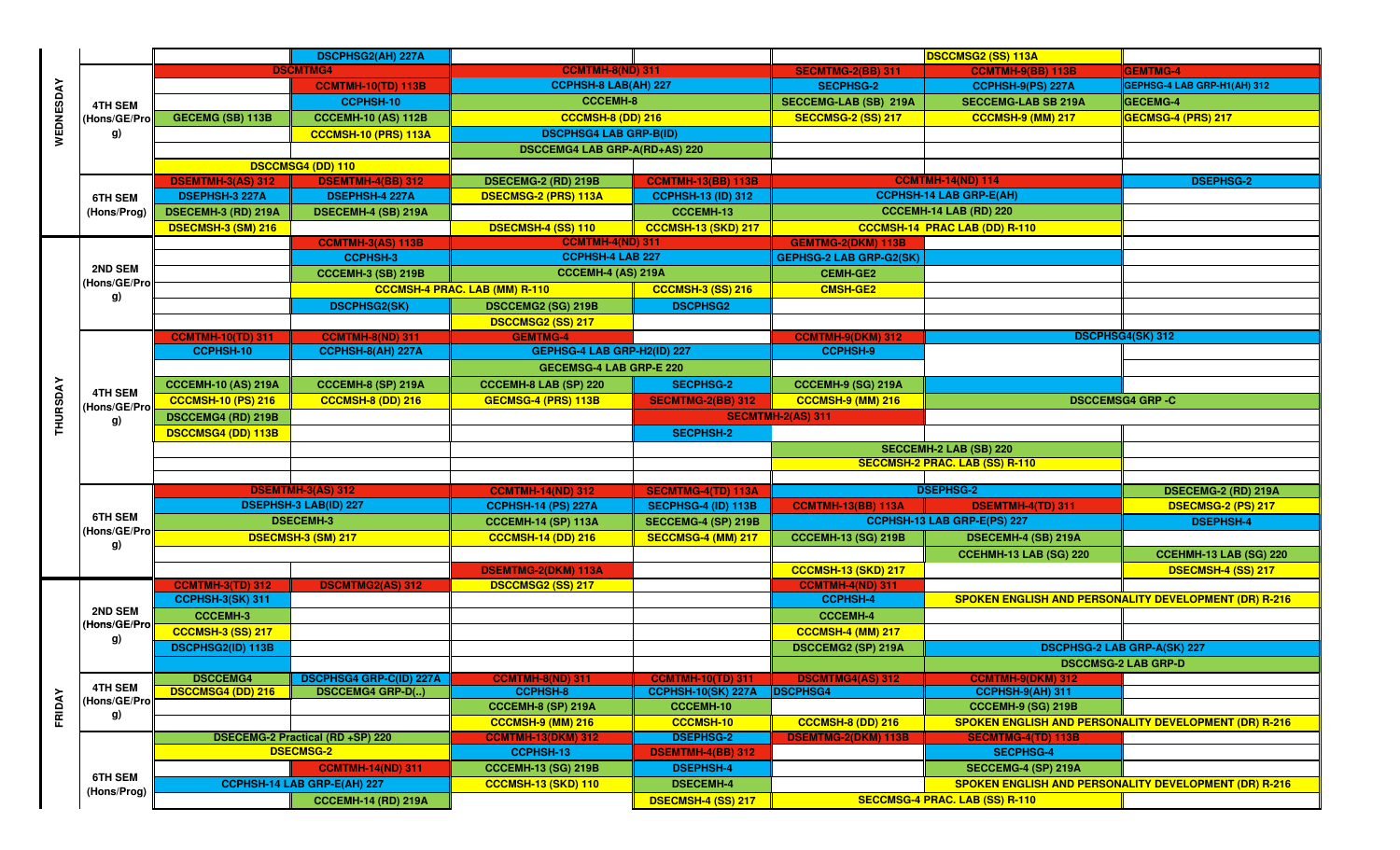|                                                   |                                                                      |                                                                  | <b>CCCMSH-14 (DD) 216</b>                                      |                                                                                                                                                                                                      |                                                               |                                                 |                                                                                                                                                                                                                                                                                                                                                                                                                                                                                                                                                                                                                                                                                                    |                                                         |  |
|---------------------------------------------------|----------------------------------------------------------------------|------------------------------------------------------------------|----------------------------------------------------------------|------------------------------------------------------------------------------------------------------------------------------------------------------------------------------------------------------|---------------------------------------------------------------|-------------------------------------------------|----------------------------------------------------------------------------------------------------------------------------------------------------------------------------------------------------------------------------------------------------------------------------------------------------------------------------------------------------------------------------------------------------------------------------------------------------------------------------------------------------------------------------------------------------------------------------------------------------------------------------------------------------------------------------------------------------|---------------------------------------------------------|--|
|                                                   |                                                                      | <b>DSCMTMG2(AS) 311</b>                                          | <b>CCMTMH-3(TD) 311</b>                                        | <b>CCMTMH-4(BB) 311</b>                                                                                                                                                                              |                                                               | <b>EMTMG-2(DKM) 113A</b>                        | DSCCEMG2 (SG) 219A                                                                                                                                                                                                                                                                                                                                                                                                                                                                                                                                                                                                                                                                                 |                                                         |  |
|                                                   |                                                                      |                                                                  | <b>CCPHSH-3</b>                                                | CCPHSHT-4 (AH) 227A                                                                                                                                                                                  |                                                               | <b>GEPHSG-2(AH) 312</b>                         | <b>DSCCMSG2 (SS) 217</b>                                                                                                                                                                                                                                                                                                                                                                                                                                                                                                                                                                                                                                                                           |                                                         |  |
|                                                   | 2ND SEM                                                              |                                                                  | <b>CCCEMH-3</b>                                                | <b>CCCEMH-4 (AS) 219A</b>                                                                                                                                                                            |                                                               |                                                 |                                                                                                                                                                                                                                                                                                                                                                                                                                                                                                                                                                                                                                                                                                    |                                                         |  |
|                                                   | Hons/GE/Pro<br>g)                                                    |                                                                  | <b>CCCMSH-3 (SS) 217</b>                                       | <b>CCCMSH-4 (MM) 217</b>                                                                                                                                                                             |                                                               |                                                 |                                                                                                                                                                                                                                                                                                                                                                                                                                                                                                                                                                                                                                                                                                    |                                                         |  |
|                                                   |                                                                      |                                                                  |                                                                |                                                                                                                                                                                                      |                                                               | <b>DSCPHSG2 LAB GRP-D(PS) 227</b>               |                                                                                                                                                                                                                                                                                                                                                                                                                                                                                                                                                                                                                                                                                                    |                                                         |  |
|                                                   |                                                                      |                                                                  |                                                                |                                                                                                                                                                                                      |                                                               | <b>DSCCMSG2 LAB GRP-C</b>                       |                                                                                                                                                                                                                                                                                                                                                                                                                                                                                                                                                                                                                                                                                                    |                                                         |  |
|                                                   |                                                                      |                                                                  | <b>CCMTMH-9(DKM) 312</b>                                       | <b>DSCCEMG4</b>                                                                                                                                                                                      | <b>CCMTMH-10(TD) 311</b>                                      | <b>SECMTMH-2(AS) 311</b>                        | <b>DSCPHSG-4 LAB GRP-D(SK) 312</b>                                                                                                                                                                                                                                                                                                                                                                                                                                                                                                                                                                                                                                                                 | <b>DSCMTMG4(DKM) 312</b>                                |  |
|                                                   | 4TH SEM                                                              |                                                                  |                                                                |                                                                                                                                                                                                      |                                                               |                                                 | <b>DSCCEMSG-4 LAB GRP-A()</b>                                                                                                                                                                                                                                                                                                                                                                                                                                                                                                                                                                                                                                                                      |                                                         |  |
| SATURDAY                                          | (Hons/GE/Pro                                                         |                                                                  | CCPHSH-9 LAB GRP-E (SK) 227                                    | <b>DSCCMSG4</b>                                                                                                                                                                                      | <b>CCPHSH-10</b>                                              | <b>SECPHSH-2</b>                                | <b>GEMTMG-4</b>                                                                                                                                                                                                                                                                                                                                                                                                                                                                                                                                                                                                                                                                                    |                                                         |  |
|                                                   | g)                                                                   |                                                                  | <b>CCCEMH-9 (SG) LAB 220</b>                                   |                                                                                                                                                                                                      | <b>CCCEMH-10 (AS) 219A</b>                                    | SECCEMH-2-SB 219A                               | GEPHSG-4(PS) 227A                                                                                                                                                                                                                                                                                                                                                                                                                                                                                                                                                                                                                                                                                  |                                                         |  |
|                                                   |                                                                      |                                                                  | <b>CCCMSH-9 (MM) 216</b>                                       |                                                                                                                                                                                                      | <b>CCCMSH-10 (PRS) 216</b>                                    | SECCMSH-2 (PRS) 216                             | <b>GECEMG-4 (AS) 219B</b>                                                                                                                                                                                                                                                                                                                                                                                                                                                                                                                                                                                                                                                                          |                                                         |  |
|                                                   |                                                                      |                                                                  |                                                                |                                                                                                                                                                                                      |                                                               |                                                 | GECMSG-4 (PRS) 216                                                                                                                                                                                                                                                                                                                                                                                                                                                                                                                                                                                                                                                                                 |                                                         |  |
|                                                   |                                                                      |                                                                  |                                                                | <b>DSEMTMG-2(DKM) 312</b>                                                                                                                                                                            |                                                               |                                                 |                                                                                                                                                                                                                                                                                                                                                                                                                                                                                                                                                                                                                                                                                                    | <b>SECMTMG-4(TD) 311</b>                                |  |
|                                                   |                                                                      |                                                                  | <b>DSEMTMH-3(AS) 113A</b>                                      | <b>DSECEMG-2 (RD) 219B</b>                                                                                                                                                                           |                                                               | <b>DSEMTMH-4(TD) 113B</b>                       |                                                                                                                                                                                                                                                                                                                                                                                                                                                                                                                                                                                                                                                                                                    | <b>SECPHSG-4</b>                                        |  |
|                                                   | 6TH SEM                                                              |                                                                  | DSEPHSH-3 (AH) 113B                                            | DSECMSG-2 (PRS) 216                                                                                                                                                                                  |                                                               | DSEPHSH-4 (SK) 227A                             |                                                                                                                                                                                                                                                                                                                                                                                                                                                                                                                                                                                                                                                                                                    | <b>SECCEMG-4 Practical (SP) 220</b>                     |  |
|                                                   | (Hons/Prog)                                                          |                                                                  | <b>DSECEMH-3 (RD) LAB 220</b>                                  |                                                                                                                                                                                                      |                                                               |                                                 |                                                                                                                                                                                                                                                                                                                                                                                                                                                                                                                                                                                                                                                                                                    |                                                         |  |
|                                                   |                                                                      |                                                                  |                                                                |                                                                                                                                                                                                      |                                                               | <b>DSECEMH-4 Practical (SB) 220</b>             |                                                                                                                                                                                                                                                                                                                                                                                                                                                                                                                                                                                                                                                                                                    | SECCMSG-4 PRAC. LAB (MM) R-110                          |  |
|                                                   |                                                                      |                                                                  | DSECMSH-3 (SM) 110                                             |                                                                                                                                                                                                      |                                                               | DSECMSH-4 (SS) 217                              |                                                                                                                                                                                                                                                                                                                                                                                                                                                                                                                                                                                                                                                                                                    |                                                         |  |
| <b>THEO</b><br><b>RY</b><br><b>BOO</b>            | 112A                                                                 | 112B                                                             | 113A                                                           | 113B                                                                                                                                                                                                 | 114                                                           | 115                                             | 311                                                                                                                                                                                                                                                                                                                                                                                                                                                                                                                                                                                                                                                                                                | 312                                                     |  |
| <b>PRAC</b><br><b>TICAL</b><br><b>GROU</b><br>PS: | Group-A:<br><b>Prog Course</b><br>with Physics<br>as Main<br>Subject | Group-B: Prog Course<br>with Chemistry as Main<br><b>Subject</b> | Group-C: Prog Course with<br><b>Mathmatics as Main Subject</b> | Group-D: Prog Course with Comp<br>Sc. as Main Subject                                                                                                                                                | <b>Group-E: Physics Hons</b><br>Course                        | <b>Group-F: Chemistry Hons</b><br><b>Course</b> | <b>Group-G1 and G2: Mathmatics Hons</b><br><b>Course</b>                                                                                                                                                                                                                                                                                                                                                                                                                                                                                                                                                                                                                                           | Group-H1 and H2: Computer Science<br><b>Hons Course</b> |  |
| Class<br>Loads:                                   |                                                                      |                                                                  |                                                                | Karmakar(TH:7+LAB:12=19), DKS: Dr. D. K. Sarkar(TH:0+LAB:0=0),; BLANK(UN ALOTTED): (TH:28+LAB :2=30)<br>CHEMISTRY (TH:+LAB:= No. of Regular Teachers required:/16=); BLANK(UN ALOTTED): (TH:+LAB :=) |                                                               |                                                 | Physics - (TH:(32+28)LAB:(54+2)=116. No. of Regular Teachers required:116/16=7.25~7); PS: Dr. P. Sarkar (TH:8+LAB:12=20); AH: Sri A. Haldar (TH:8+LAB:10=18); MP: Sri M. Pradhan(TH:1+LAB:4=5), ID: Smt. I. De(TH:8+LAB:12=20)                                                                                                                                                                                                                                                                                                                                                                                                                                                                     |                                                         |  |
|                                                   |                                                                      |                                                                  |                                                                | MATHMATICS (TH:+LAB:= No. of Regular Teachers required:/16=); BLANK(UN ALOTTED): (TH:+LAB :=)                                                                                                        |                                                               |                                                 |                                                                                                                                                                                                                                                                                                                                                                                                                                                                                                                                                                                                                                                                                                    |                                                         |  |
|                                                   |                                                                      |                                                                  |                                                                | COMPUTER SCIENCE- (TH:+LAB:= No. of Regular Teachers required:/16=); BLANK(UN ALOTTED): (TH:+LAB :=)                                                                                                 |                                                               |                                                 |                                                                                                                                                                                                                                                                                                                                                                                                                                                                                                                                                                                                                                                                                                    |                                                         |  |
| <b>DESC</b><br><b>RIPTIO</b><br>$NS \Rightarrow$  |                                                                      |                                                                  |                                                                |                                                                                                                                                                                                      |                                                               |                                                 | CC-Core Course, GE-Generic Elective, DSC-Discipline Specific Core, SEC-Skill Enhancement Course, PR-Practical, ENVS-Envir Studies, AVI-Audio Visual Interactive, ICT-Infor & Comm Tech, T-Tutorial Classes.                                                                                                                                                                                                                                                                                                                                                                                                                                                                                        |                                                         |  |
|                                                   |                                                                      |                                                                  |                                                                |                                                                                                                                                                                                      | 166, 174, 184, 192, 216, 250); Grp D (080, 148, 152)          |                                                 | 2ND SEM LAB group Roll:2210-No.:GrpE(029, 076, 126, 142, 143, 187, 205, 217, 238, 239,243, 245, 246); Grp F(003, 004, 021, 023, 032,033, 051, 052, 053, 060, 064, 088, 078, 082, 106, 183, 190, 193, 200); GrpG1(002, 041, 048<br>099, 113, 134, 144, 150, 156, 158, 162, 273, 178, 179); GrpG2( 180, 181, 191, 198, 202, 203, 206, 220, 241, 248, 249; GrpH1(015, 019, 20, 030, 031, 034, 035, 037, 038, 039, 042, 043, 056, 061, 062, 067, 070, ); GrpH2 (075,<br>194, 214, 221, 227, 235, 247); Grp A(090, 105, 107, 114, 115, 118, 118, 121, 133, 140, 151, 154, 169, 170, 177, 195, 218, 229); Grp B(081, 097, 103, 112, 120, 123, 128, 128, 131, 134, 146, 163, 165, 171, 234, 252, 253); Gr |                                                         |  |
|                                                   |                                                                      |                                                                  |                                                                |                                                                                                                                                                                                      | 0105, 0106, 0108, 0112, 0128, 0165, 0189); Grp D (0154, 0162) |                                                 | 0054, 0057, 0059, 0061, 0065, 0069, 0073, 0080, 0081, 0087, 0119, 0123, 0136, 0155); Grp A(0117, 0121, 0124, 0131, 0141, 0142, 0151, 0176); Grp B(0089, 0110, 0110, 0113, 0126, 0138, 0144, 0153, 0158, 0168, 0164, 0179, 0180                                                                                                                                                                                                                                                                                                                                                                                                                                                                     |                                                         |  |
| HILL<br>VIII<br>A<br>$\Omega$                     |                                                                      |                                                                  |                                                                | 0126, 0138, 0140, 0144, 0153, 0158, 0163, 0164, 0179, 0180, 0181, 0186, 0204); Grp C(0091, 0105, 0106, 0108, 0112, 0128, 0165, 0189); Grp D (0154, 0162)                                             |                                                               |                                                 | 6TH SEM LAB group Roll:2190-No.:GrpE(084, 86, 92, 94, 102, 112, 115, 126, 129, 145, 161); GrpG1(); GrpF(); Grp H(); Grp A(0114, 0115, 0117, 0121, 0124, 0131, 0140, 0151, 0176);                                                                                                                                                                                                                                                                                                                                                                                                                                                                                                                   |                                                         |  |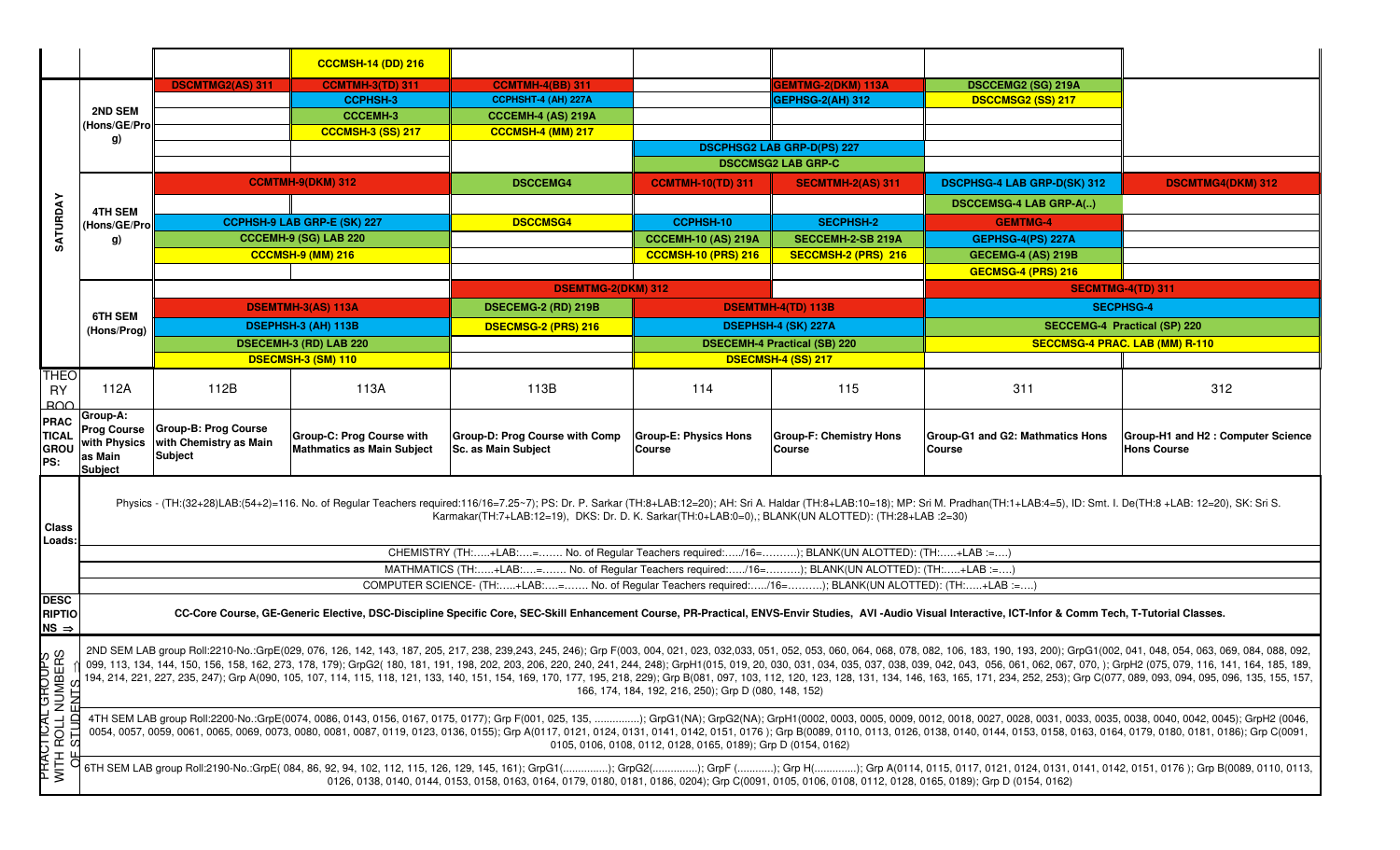| DAY<br>S₩      | <b>SEM</b>     |                   |                                          | <b>DEPARTMENT OF PHYSICS</b>                             |                   |                       |           |                                     |                |                                               |                |           |                |           |                             |           |
|----------------|----------------|-------------------|------------------------------------------|----------------------------------------------------------|-------------------|-----------------------|-----------|-------------------------------------|----------------|-----------------------------------------------|----------------|-----------|----------------|-----------|-----------------------------|-----------|
|                |                |                   | <b>CODE</b>                              | <b>THEORY/LAB TOPIC</b>                                  | <b>SEAT</b>       | <b>Admitted PRgrp</b> |           |                                     |                | grp B grp C grp D grp E grp F grp             |                |           |                | grp grp   |                             | grp       |
|                |                |                   | CCPHSH3:                                 | <b>Elec and Magnetism</b>                                | 20                | 12                    |           |                                     |                |                                               | 12             |           |                |           | $\alpha$                    | <b>NA</b> |
|                | $\overline{2}$ |                   | 1ST/CCPHSH4:                             | <b>Waves and Optics</b>                                  |                   |                       | $\sim$    | $\sim$                              | $\sim$         | $\sim$                                        | 12             | $\bullet$ | $\sim$         | $\sim$    | $\sim$                      | <b>NA</b> |
|                |                |                   | 2ND GEPHSG2:                             | <b>Electricity, Magnetism&amp; EMT</b>                   | 41                | 38                    |           |                                     | $\sim$         | $\blacksquare$                                |                |           | 20             | 18        | <b>NA</b>                   | <b>NA</b> |
|                |                |                   | <b>SEM DSCPHSG2</b>                      | <b>Electricity, Magnetism&amp; EMT</b>                   | 81                | 33                    | 10        | 10                                  | 10             | $\mathbf{3}$                                  | <b>NA</b>      | <b>NA</b> | <b>NA</b>      | <b>NA</b> | $\overline{a}$              | <b>NA</b> |
|                |                |                   | <b>PROG-AECC-ENVS</b>                    | <b>ENV STUDIES (33)</b>                                  | $\mathbf 0$       | $\mathbf 0$           | <b>NA</b> | <b>NA</b>                           | <b>NA</b>      | <b>NA</b>                                     | <b>NA</b>      | <b>NA</b> | <b>NA</b>      | <b>NA</b> | <b>NA</b>                   | <b>NA</b> |
|                |                |                   | CCPHSH8:                                 | <b>Math Physics III</b>                                  | 15                | $\overline{7}$        | <b>NA</b> | <b>NA</b>                           | <b>NA</b>      | <b>NA</b>                                     | 7              | <b>NA</b> | <b>NA</b>      | <b>NA</b> | $\overline{\phantom{a}}$    | <b>NA</b> |
|                |                |                   | <b>CCPHSH9:</b>                          | <b>Elements of Mod Phys</b>                              |                   |                       | <b>NA</b> | NA                                  | <b>NA</b>      | NA                                            | $\overline{7}$ | <b>NA</b> | <b>NA</b>      | <b>NA</b> |                             | <b>NA</b> |
|                |                |                   | CCPHSH10:                                | <b>Analog Systems &amp; Applications</b>                 |                   |                       | <b>NA</b> | <b>NA</b>                           | <b>NA</b>      | <b>NA</b>                                     | $\overline{7}$ | <b>NA</b> | <b>NA</b>      | <b>NA</b> | $\mathcal{L}_{\mathcal{A}}$ | <b>NA</b> |
| <b>MONDAY</b>  |                | 4TH<br><b>SEM</b> | GE4PHSG4:                                | <b>Electricity, Magnetism&amp; EMT</b>                   | 45                | 26                    | <b>NA</b> | <b>NA</b>                           | <b>NA</b>      | <b>NA</b>                                     | <b>NA</b>      | <b>NA</b> | <b>NA</b>      | <b>NA</b> | $\overline{4}$              | 22        |
|                |                |                   | <b>DSCPHSG4</b>                          | <b>Waves and Optics</b>                                  | 81                | 35                    | 9         | 9                                   | 9              | 8                                             | <b>NA</b>      | <b>NA</b> | <b>NA</b>      | <b>NA</b> |                             | <b>NA</b> |
|                |                |                   | SECPHSH2:                                | Physics Wrksp Skills (10)                                | $\mathbf 0$       |                       | <b>NA</b> | <b>NA</b>                           | <b>NA</b>      | <b>NA</b>                                     | <b>NA</b>      | NA        | <b>NA</b>      | <b>NA</b> | <b>NA</b>                   | <b>NA</b> |
|                |                |                   | SECPHSG2:                                | ElecCkts & Network Skills (7)                            | $\Omega$          |                       | <b>NA</b> | <b>NA</b>                           | <b>NA</b>      | <b>NA</b>                                     | <b>NA</b>      | <b>NA</b> | <b>NA</b>      | <b>NA</b> | <b>NA</b>                   | <b>NA</b> |
|                |                |                   | CCPHSH13                                 | <b>E M THEORY</b>                                        | 15                | 11                    | <b>NA</b> | <b>NA</b>                           | <b>NA</b>      | <b>NA</b>                                     | 11             | <b>NA</b> | <b>NA</b>      | <b>NA</b> | $\sim$                      | <b>NA</b> |
|                | 6              |                   | CCPHSH14:                                | <b>Statistical Mechanics</b>                             |                   |                       | <b>NA</b> | <b>NA</b>                           | <b>NA</b>      | <b>NA</b>                                     | 11             | <b>NA</b> | <b>NA</b>      | <b>NA</b> |                             | <b>NA</b> |
|                |                |                   | 6TH DSEPHSH3:                            | <b>Expt Techniques</b>                                   |                   |                       | <b>NA</b> | <b>NA</b>                           | <b>NA</b>      | <b>NA</b>                                     | 11             | <b>NA</b> | <b>NA</b>      | <b>NA</b> | $\mathcal{L}$               | <b>NA</b> |
|                |                |                   | SEM DSEPHSH4:                            | <b>Nuclear &amp; Particle Physics</b>                    |                   |                       | <b>NA</b> | <b>NA</b>                           | <b>NA</b>      | <b>NA</b>                                     | <b>NA</b>      | <b>NA</b> | <b>NA</b>      | <b>NA</b> | $\sim$                      | <b>NA</b> |
|                |                |                   | <b>DSEPHSG2:</b>                         | <b>Nuclear &amp; Particle Physics</b>                    | 81                | 17                    | 5         | $\overline{4}$                      | $\overline{4}$ | $\overline{4}$                                | <b>NA</b>      | <b>NA</b> | <b>NA</b>      | <b>NA</b> | $\sim$                      | <b>NA</b> |
|                |                |                   | <b>SECPHSG4</b>                          | <b>Computational Physics Skills(5)</b>                   |                   |                       | <b>NA</b> | <b>NA</b>                           | <b>NA</b>      | <b>NA</b>                                     | <b>NA</b>      | <b>NA</b> | <b>NA</b>      | <b>NA</b> | <b>NA</b>                   | <b>NA</b> |
|                | $\overline{2}$ |                   |                                          |                                                          |                   |                       |           |                                     |                |                                               |                |           |                |           |                             |           |
|                |                |                   |                                          | Total Physics Dept. Students Seat Capacity $\Rightarrow$ | 359               | 167                   |           | ∈Actual admitted number of students |                |                                               |                |           |                |           |                             |           |
|                |                |                   |                                          | <b>FACULTY DETAILS</b>                                   |                   |                       |           |                                     |                |                                               |                |           |                |           |                             |           |
|                |                |                   |                                          | <b>DR. PARIMAL SARKAR (PS)</b>                           |                   |                       |           |                                     |                |                                               |                |           |                |           |                             |           |
|                |                |                   |                                          | 2 MR. ANIMESH HALDER(AH)                                 |                   |                       |           |                                     |                |                                               |                |           |                |           |                             |           |
|                |                |                   |                                          | 3 SMT. ISHITA DE (ID)                                    |                   |                       |           |                                     |                |                                               |                |           |                |           |                             |           |
|                |                |                   |                                          | 4 MR. SUDIPTA KARMAKAR (SK)                              |                   |                       |           |                                     |                |                                               |                |           |                |           |                             |           |
| <b>TUESDAY</b> |                |                   |                                          | 5 MR. MUKESH PRADHAN(MP)                                 |                   |                       |           |                                     |                |                                               |                |           |                |           |                             |           |
|                |                |                   |                                          |                                                          |                   |                       |           |                                     |                |                                               |                |           |                |           |                             |           |
|                |                |                   |                                          |                                                          |                   |                       |           |                                     |                |                                               |                |           |                |           |                             |           |
|                |                |                   |                                          | <b>DEPARTMENT OF CHEMISTRY</b>                           |                   |                       |           |                                     |                |                                               |                |           |                |           |                             |           |
|                |                |                   | <b>CODE</b>                              | <b>THEORY/LAB TOPIC</b>                                  | <b>SEAT</b>       | Admitted PRgrp        |           |                                     |                | grp B $ $ grp C $ $ grp D $ $ grp E $ $ grp F |                |           | grp            | grp grp   |                             | grp       |
|                | 6              |                   | CCCEMH3:                                 | <b>Inorganic Chemistry I</b>                             | 41                |                       |           | $\sim$                              | $\blacksquare$ | $\sim$                                        | $\Omega$       | $\sim$    | ۰.             | $\sim$    | $\blacksquare$              | <b>NA</b> |
|                |                |                   | 1ST/ CCCEMH4:                            | <b>Organic Chemistry II</b>                              |                   |                       |           | $\sim$                              | $\sim$         | $\sim$                                        |                | $\sim$    | $\overline{a}$ | $\sim$    | $\sim$                      | <b>NA</b> |
|                |                | 2ND<br><b>SEM</b> | GECEMMG2:                                |                                                          |                   |                       |           |                                     | $\sim$         | $\sim$                                        |                |           |                |           | <b>NA</b>                   | <b>NA</b> |
|                |                |                   | <b>DSCCEMSG2</b>                         |                                                          | 81                |                       |           |                                     |                |                                               | <b>NA</b>      | <b>NA</b> | <b>NA</b>      | <b>NA</b> | $\sim$                      | <b>NA</b> |
|                |                |                   | <b>PROG-AECC-ENVS</b><br><b>CCCEMH8:</b> |                                                          | $\mathbf 0$<br>41 |                       | <b>NA</b> | NA                                  | <b>NA</b>      | NA<br><b>NA</b>                               | <b>NA</b>      | <b>NA</b> | <b>NA</b>      | NA.       | NA                          | <b>NA</b> |
|                | $\overline{2}$ |                   |                                          | <b>Physical Chemistry</b>                                |                   |                       | <b>NA</b> | <b>NA</b>                           | <b>NA</b>      |                                               | $\mathbf 0$    | <b>NA</b> | <b>NA</b>      | <b>NA</b> | $\sim$                      | <b>NA</b> |
|                |                |                   | CCCEMH9:                                 | <b>Inorganic Chemistry</b>                               |                   |                       | <b>NA</b> | <b>NA</b>                           | <b>NA</b>      | <b>NA</b>                                     | $\mathbf 0$    | <b>NA</b> | <b>NA</b>      | <b>NA</b> |                             | <b>NA</b> |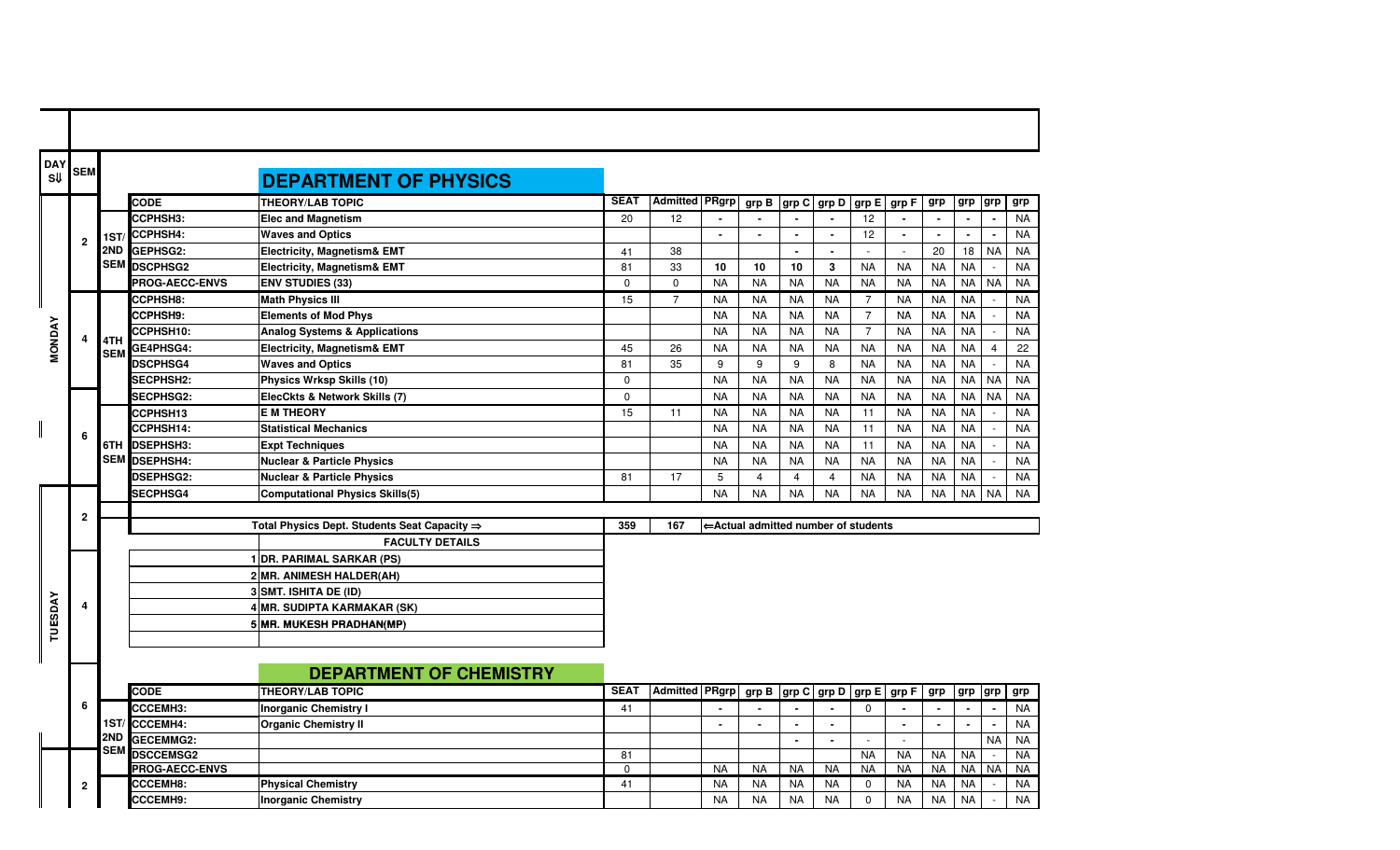|                 |              | 4TH        | CCCEMH10:                      | <b>Organic Chemistry</b>                             |             |                | <b>NA</b>         | <b>NA</b>      | <b>NA</b>      | <b>NA</b> | $\mathbf 0$           | <b>NA</b>      | <b>NA</b> | <b>NA</b> |           | <b>NA</b> |
|-----------------|--------------|------------|--------------------------------|------------------------------------------------------|-------------|----------------|-------------------|----------------|----------------|-----------|-----------------------|----------------|-----------|-----------|-----------|-----------|
|                 |              | <b>SEM</b> | GE4CEMG4:                      | <b>Physical and Inorganic Chemistry</b>              |             |                | <b>NA</b>         | <b>NA</b>      | <b>NA</b>      | <b>NA</b> | <b>NA</b>             | <b>NA</b>      | <b>NA</b> | <b>NA</b> |           | 22        |
|                 |              |            | <b>DSCCEMG4</b>                |                                                      | 81          |                |                   |                |                |           | <b>NA</b>             | <b>NA</b>      | <b>NA</b> | <b>NA</b> |           | <b>NA</b> |
|                 |              |            | <b>SECCEMH2:</b>               | <b>Pharmaceutical Chemistry</b>                      | $\mathbf 0$ |                | <b>NA</b>         | <b>NA</b>      | <b>NA</b>      | <b>NA</b> | <b>NA</b>             | <b>NA</b>      | <b>NA</b> | <b>NA</b> | <b>NA</b> | NA        |
| WEDNESDA        | 4            |            | <b>SECCEMG2:</b>               | <b>Pharmaceutical Chemistry</b>                      | $\mathbf 0$ |                | <b>NA</b>         | <b>NA</b>      | <b>NA</b>      | <b>NA</b> | <b>NA</b>             | <b>NA</b>      | <b>NA</b> | <b>NA</b> | <b>NA</b> | <b>NA</b> |
|                 |              |            | <b>CCCEMH13:</b>               | <b>Inorganic Chemistry</b>                           | 41          |                | <b>NA</b>         | <b>NA</b>      | <b>NA</b>      | <b>NA</b> | $\mathbf 0$           | <b>NA</b>      | <b>NA</b> | <b>NA</b> |           | <b>NA</b> |
|                 |              |            | <b>CCCEMH14:</b>               | Quantum Chemistry and molecular Spectroscopy         |             |                | <b>NA</b>         | <b>NA</b>      | <b>NA</b>      | <b>NA</b> | $\mathbf 0$           | <b>NA</b>      | <b>NA</b> | <b>NA</b> |           | <b>NA</b> |
|                 |              |            | 6TH DSEMTMH3:                  | <b>Polymer Chemistry</b>                             |             |                | <b>NA</b>         | <b>NA</b>      | <b>NA</b>      | <b>NA</b> | $\mathbf 0$           | <b>NA</b>      | <b>NA</b> | <b>NA</b> |           | <b>NA</b> |
|                 |              |            | SEM DSECEMH4:                  | <b>Green Chemistry</b>                               |             |                | <b>NA</b>         | <b>NA</b>      | NA             | <b>NA</b> | <b>NA</b>             | <b>NA</b>      | <b>NA</b> | <b>NA</b> |           | <b>NA</b> |
|                 |              |            | <b>DSECEMG2:</b>               |                                                      | 81          |                |                   |                |                |           | <b>NA</b>             | <b>NA</b>      | <b>NA</b> | <b>NA</b> |           | <b>NA</b> |
|                 | 6            |            | <b>SECCEMG4</b>                |                                                      |             |                | <b>NA</b>         | <b>NA</b>      | NA             | <b>NA</b> | <b>NA</b>             | <b>NA</b>      | <b>NA</b> | <b>NA</b> | <b>NA</b> | <b>NA</b> |
|                 |              |            |                                |                                                      |             |                |                   |                |                |           |                       |                |           |           |           |           |
|                 |              |            | <b>Total Chemistry Dept.</b>   |                                                      | 325         | 0              | ←Actu             |                |                |           |                       |                |           |           |           |           |
|                 |              |            |                                | <b>FACULTY DETAILS</b>                               |             |                |                   |                |                |           |                       |                |           |           |           |           |
|                 |              |            |                                | 1 DR. RABINDRA DEY(RD)                               |             |                |                   |                |                |           |                       |                |           |           |           |           |
|                 | $\mathbf{2}$ |            |                                | 2 DR. SNEHASIS BHAKYA(SB)                            |             |                |                   |                |                |           |                       |                |           |           |           |           |
|                 |              |            |                                | 3 MR. ARIGNA SAHA(AS)                                |             |                |                   |                |                |           |                       |                |           |           |           |           |
|                 |              |            |                                | 4 SMT. SUBARNA PANCHANAN(SP)                         |             |                |                   |                |                |           |                       |                |           |           |           |           |
|                 |              |            |                                | 5 SMT. SRABANTI GHOSH (SG)                           |             |                |                   |                |                |           |                       |                |           |           |           |           |
|                 |              |            |                                |                                                      |             |                |                   |                |                |           |                       |                |           |           |           |           |
|                 |              |            |                                | <b>DEPARTMENT OF MATHEMATICS</b>                     |             |                |                   |                |                |           |                       |                |           |           |           |           |
|                 |              |            | <b>CODE</b>                    | <b>THEORY/LAB TOPIC</b>                              | <b>SEAT</b> | Admitted PRgrp |                   | $_{\rm grp}$ B | grp C          |           | grp D   grp E   grp F |                | grp       | grp grp   |           | grp       |
| <b>THURSDAY</b> |              |            | <b>CCCEMH3: (TD&amp;AS)</b>    | <b>REAL ANALYSIS</b>                                 | 25          |                |                   |                |                |           |                       |                |           |           |           | <b>NA</b> |
|                 |              |            | 1ST/ CCCEMH4: (BB & ND)        | DIFFERENTIAL EQUATIONS WITH PRACTICAL                |             |                | $\blacksquare$    |                | $\blacksquare$ |           |                       | $\blacksquare$ | $\sim$    |           |           | <b>NA</b> |
|                 |              |            | 2ND GECEMG2:(DKM)              | <b>DIFFERENTIAL EQUATIONS</b>                        |             |                |                   |                | $\blacksquare$ |           |                       |                | 20        | 18        | <b>NA</b> | <b>NA</b> |
|                 |              |            | SEM DSCCEMG2: (AS)             | <b>DIFFERENTIAL EQUATIONS</b>                        | 81          |                |                   |                |                |           | <b>NA</b>             | <b>NA</b>      | <b>NA</b> | <b>NA</b> |           | <b>NA</b> |
|                 |              |            | <b>PROG-AECC-ENVS</b>          | <b>ENVS</b>                                          |             |                | <b>NA</b>         | <b>NA</b>      | NA             | <b>NA</b> | <b>NA</b>             | <b>NA</b>      | <b>NA</b> | <b>NA</b> | <b>NA</b> | <b>NA</b> |
|                 |              |            | <b>CCCEMH8: (ND)</b>           | MULTIVARIATE CALCULUS AND VECTOR ANALYSIS            | 20          |                | <b>NA</b>         | <b>NA</b>      | <b>NA</b>      | <b>NA</b> |                       | <b>NA</b>      | <b>NA</b> | <b>NA</b> |           | <b>NA</b> |
|                 |              |            | <b>CCCEMH9: (BB &amp; DKM)</b> | <b>COMPLEX ANALYSIS WITH PRACTICAL</b>               |             |                | <b>NA</b>         | NA             | <b>NA</b>      | <b>NA</b> |                       | <b>NA</b>      | <b>NA</b> | <b>NA</b> |           | <b>NA</b> |
|                 |              |            | <b>CCCEMH10: (TD)</b>          | RING THEORY, LINEAR ALGEBRA AND METRIC SPACE         |             |                | <b>NA</b>         | <b>NA</b>      | <b>NA</b>      | <b>NA</b> |                       | <b>NA</b>      | <b>NA</b> | <b>NA</b> |           | <b>NA</b> |
|                 |              | 4TH        | GE4CEMG4:                      |                                                      |             |                | <b>NA</b>         | <b>NA</b>      | <b>NA</b>      | <b>NA</b> | <b>NA</b>             | <b>NA</b>      | <b>NA</b> | <b>NA</b> |           | 22        |
|                 | 6            | <b>SEM</b> | DSCCEMG4(TD,BB,DKM ALGEBRA     |                                                      | 81          |                |                   |                |                |           | <b>NA</b>             | <b>NA</b>      | <b>NA</b> | <b>NA</b> |           | <b>NA</b> |
|                 |              |            | <b>SECCEMH2: (AS)</b>          | <b>GRAPH THEORY</b>                                  |             |                | <b>NA</b>         | <b>NA</b>      | <b>NA</b>      | <b>NA</b> | <b>NA</b>             | <b>NA</b>      | <b>NA</b> | <b>NA</b> | <b>NA</b> | <b>NA</b> |
|                 |              |            | <b>SECCEMG2: (BB)</b>          | <b>VECTOR CALCULUS</b>                               |             |                | <b>NA</b>         | <b>NA</b>      | <b>NA</b>      | <b>NA</b> | <b>NA</b>             | <b>NA</b>      | <b>NA</b> | <b>NA</b> | <b>NA</b> | <b>NA</b> |
|                 |              |            |                                | <b>CCCEMH13: (DKM &amp; BB) DYNAMICS OF PARTICLE</b> | 20          |                | <b>NA</b>         | NA             | <b>NA</b>      | <b>NA</b> |                       | <b>NA</b>      | <b>NA</b> | <b>NA</b> |           | NA        |
|                 |              |            | <b>CCCEMH14: (ND)</b>          | <b>NUMERICAL METHODS WITH PRACTICAL</b>              |             |                | <b>NA</b>         | <b>NA</b>      | <b>NA</b>      | <b>NA</b> |                       | <b>NA</b>      | <b>NA</b> | <b>NA</b> |           | <b>NA</b> |
|                 |              |            | 6TH DSECEMH3: (AS)             | <b>NUMBER THEORY</b>                                 |             |                | <b>NA</b>         | <b>NA</b>      | <b>NA</b>      | <b>NA</b> |                       | <b>NA</b>      | <b>NA</b> | <b>NA</b> |           | <b>NA</b> |
|                 | 2            |            | SEM DSECEMH4: (BB & TD)        | <b>BOOLEAN ALGEBRA AND DISCRETE MATHEMATICS</b>      |             |                | <b>NA</b>         | <b>NA</b>      | <b>NA</b>      | <b>NA</b> | <b>NA</b>             | <b>NA</b>      | <b>NA</b> | <b>NA</b> |           | <b>NA</b> |
|                 |              |            | <b>DSECEMG2: (DKM)</b>         | <b>NUMERICAL METHODS</b>                             | 81          |                |                   |                |                |           | <b>NA</b>             | <b>NA</b>      | <b>NA</b> | <b>NA</b> |           | <b>NA</b> |
|                 |              |            | <b>SECCEMG4:</b>               | <b>GRAPH THEORY(TD)</b>                              |             |                | <b>NA</b>         | NA             | <b>NA</b>      | <b>NA</b> | NA                    | <b>NA</b>      | <b>NA</b> | <b>NA</b> | <b>NA</b> | <b>NA</b> |
|                 |              |            |                                |                                                      |             |                |                   |                |                |           |                       |                |           |           |           |           |
|                 |              |            | <b>Total Chemistry Dept.</b>   |                                                      | 283         | 0              | $\leftarrow$ Actu |                |                |           |                       |                |           |           |           |           |
| FRIDAY          |              |            | <b>FACULTY DETAILS</b>         |                                                      |             |                |                   |                |                |           |                       |                |           |           |           |           |
|                 |              |            |                                | 1 DEBASHIS KUMAR MANDAL(DKM)                         |             |                |                   |                |                |           |                       |                |           |           |           |           |
|                 |              |            |                                | 2 ARPITA SIKDER(AS)                                  |             |                |                   |                |                |           |                       |                |           |           |           |           |
|                 |              |            |                                | 3 NABANITA DEY(ND)                                   |             |                |                   |                |                |           |                       |                |           |           |           |           |
|                 |              |            |                                |                                                      |             |                |                   |                |                |           |                       |                |           |           |           |           |
|                 |              |            |                                | 4 BINA BHOWMIK(BB)                                   |             |                |                   |                |                |           |                       |                |           |           |           |           |
|                 | 6            |            |                                | 5 TAPAS DAS(TD)                                      |             |                |                   |                |                |           |                       |                |           |           |           |           |